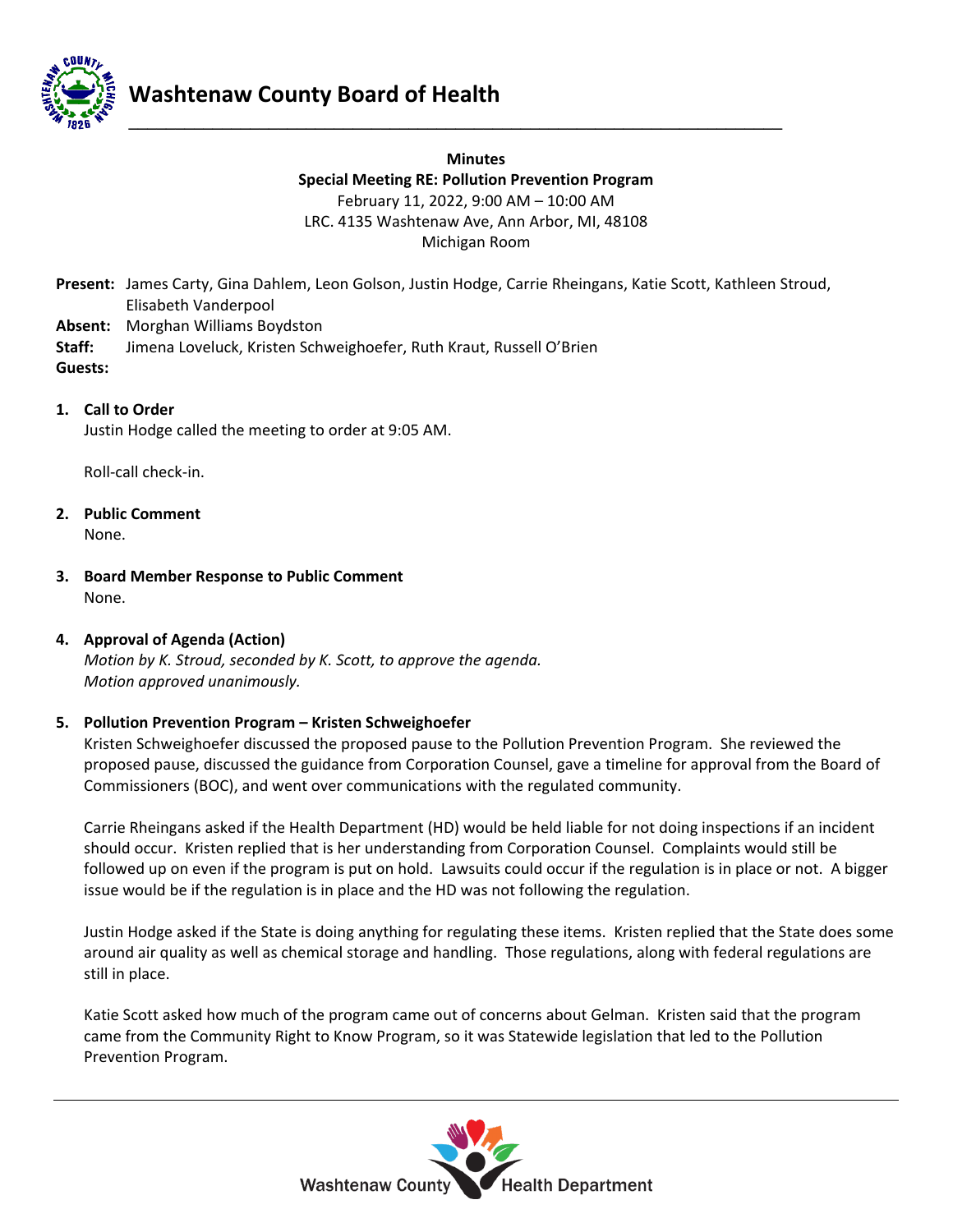

Kristen said the Local Emergency Planning Commission (LEPC) is one of the many partners they want to review the regulations to determine what they need out of it.

*Motion by L. Golson, seconded by K. Stroud, to recommend a pause on the Pollution Prevention Program for 2 years. Motion approved unanimously.*

## **6. Health Officer Update**

Jimena Loveluck shared that the Local Public Health Orders will be rescinded at the end of February. She has been working with several other health officers with existing orders in place, as well as Michigan Department of Health and Human Services (MDHHS) on priorities for 2022. A coordinated communication plan was in order, but Ingham County made their announcement yesterday. Washtenaw County will be issuing a press release today announcing the end to the orders on February 28th. Washtenaw County is one of the best counties for vaccination rates of school age individuals.

Carrie Rheingans talked about how the youngest members of the community still can't be vaccinated and many of them have siblings in schools. She said she is worried that they could still be at risk and Omicron is spreading rapidly in the unvaccinated. Carrie suggested rescinding the mask order in April once the youngest can be vaccinated and the weather warms up for better ventilation in schools. She also asked about in school ventilation minimum standards. Jimena responded that the recommendation continues to be in support of universal masking and that will stay in the school guidance. The HD will continue to work closely with schools on isolation and quarantine. She also anticipates some school districts will continue the mask mandate.

Katie Scott said the rates are lower in schools because they are wearing masks and pointed to a study that showed school districts that have a mask mandate are 3.5 times better protected. She thinks this will be a signal to the public that mask mandates are done and could think we are done with the pandemic. The mask mandate is a symbol and signal of how seriously we are taking this in our community. Katie shared she thinks this is too early and would like to continue the mandate until the case rate goes down in the state. She also said it is a mixed message to push the use of KN95 masks one week and then remove the school mask requirement the next week.

James Carty said that he is worried that there could be actions at the state level to take power away unless we show a willingness to react as circumstances change. The HD reenforces its credibility with the public when it shows it can change as circumstances change. He does have concerns the HD would be under pressure not to reinstate a mask mandate if circumstances worsened, but he has confidence the HD would act under pressure or not.

Gina Dahlem said her concern is the messaging the public will receive. There was a big push to get KN95 masks out in the community and now the mask mandate is being lifted. Gina asked about timing. Jimena replied that the Local Public Health Orders will be rescinded on February 28<sup>th</sup>. This is the only setting where masks are required through a Public Health Order. The recommendation all along has been that everyone wear a mask in indoor public places and that continues.

Elisabeth Vanderpool commented that the HD could put out more communication, support, and education around kids under 5 that can't be vaccinated.

*Motion by K. Stroud, seconded by J. Carty, to say the BOH supports staff decisions to reevaluate mask requirements. Motion approved unanimously.*